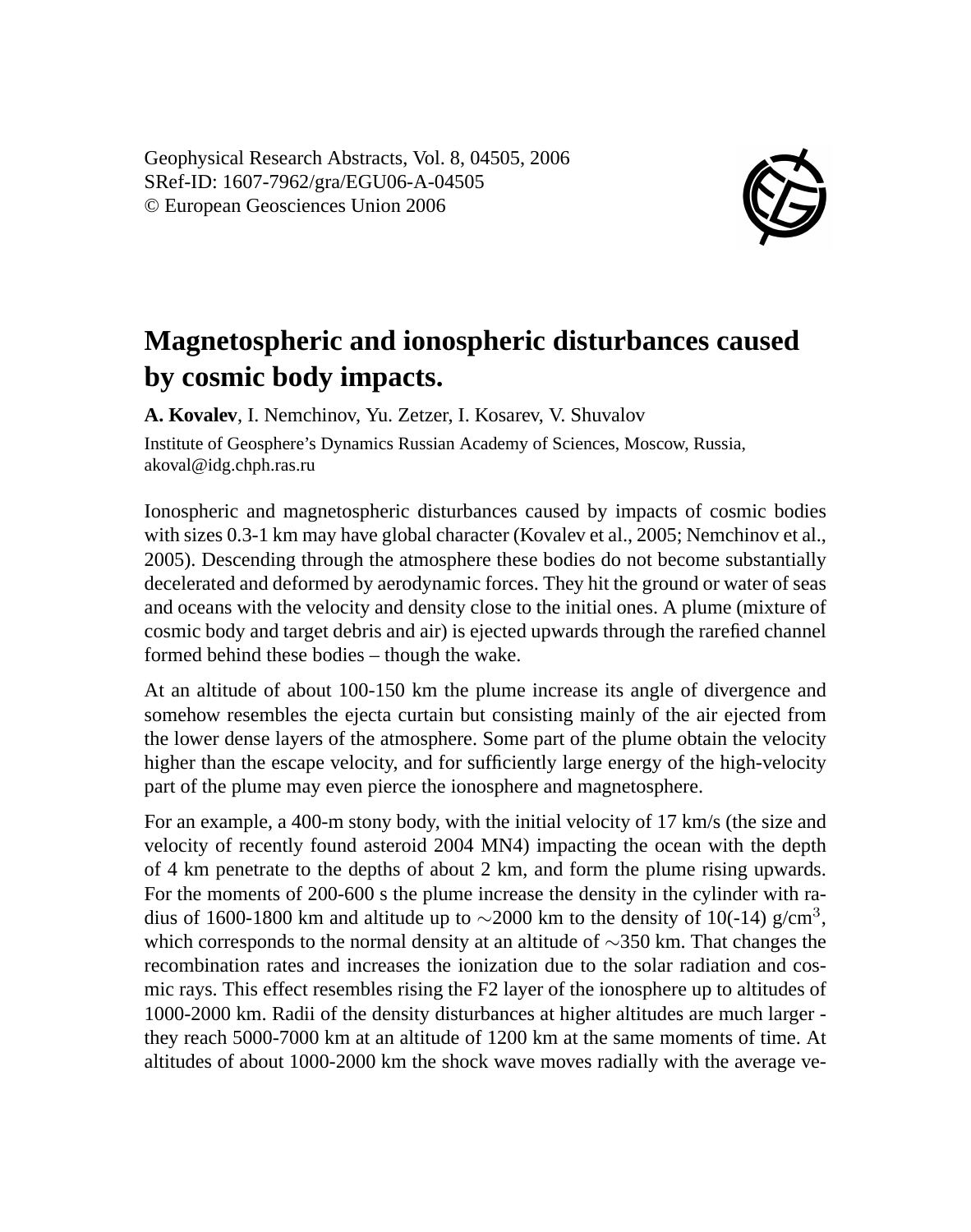locity of about 5-10 km/s. Low-velocity part of the plume falls back due to gravity and produced intense oscillations of the ionospheric conducting layers propagating to very large distances from the impact point. The disturbances may have global character.

Being heated in the shock wave due to interaction with the air at lower altitudes the plume becomes at least partially ionized and interact with the magnetic field. The most intense interaction occurs for the case when the plume moves perpendicular to the Earth's magnetic field. But even if the plume is directed along the magnetic field (for vertical impacts in the polar regions) the plume expands in the radial direction and interaction with the magnetic field also occurs. Disturbances with the velocity of the order of Alfvenic speed propagate ahead of the plume, reach Van Allen radiation belts and may cause precipitation of trapped particles, and thus produce additional ionization. The ionospheric and magnetospheric disturbances may make the normal work of some technical systems of the modern civilization not possible: they may disrupt radiocommunications, produce great errors in the location by GPS systems and so on. So these effects deserve further thorough studies.

MHD simulation of these processes have been fulfilled to describe all these processes.

Some simplifications has been used at the initial phase of the research, e.g. the degree of ionization was determined in the assumption of thermodynamic equilibrium. There are other effects which should be taken into account in addition to these which are described by the MHD approximation, e.g. at high altitudes the mean free path become comparable or even exceed the characteristic size of the disturbed regions. So some kinetic-type models taking into account nonequilibrium thermodynamics, possibility of mutual penetration of the different types of the particles, formation of 2D and even 3D current systems, acceleration of some particles, and anomalous magnetic diffusion into the diamagnetic cavity. These models could be checked by large-scale modelling experiments, e.g. by ejection of high-velocity jets into the ionosphere at various altitudes (Adushkin et al., 1993; Gavrilov et al., 1999, 2004; Erlandson et al., 2002, 2004).

The jets of explosive type generators reach velocities up to 30-50 km/s, thus covering all the interval of cosmic bodies impacts and upward plume velocities. Release of these jets at various altitudes provide possibility of in-situ study of the interaction of the jet with the background plasma and the Earth's magnetic field at these altitudes. Not only general features of the physical and geophysical processes in the modeling experiments and after natural impacts are the same: the high velocity jet has density much higher than the background plasma, fast magnetohydrodynamic waves and current systems are formed, momentum transfer from the jet to the ambient air and magnetic field occurs qualitatively in the same manner, including the so-called